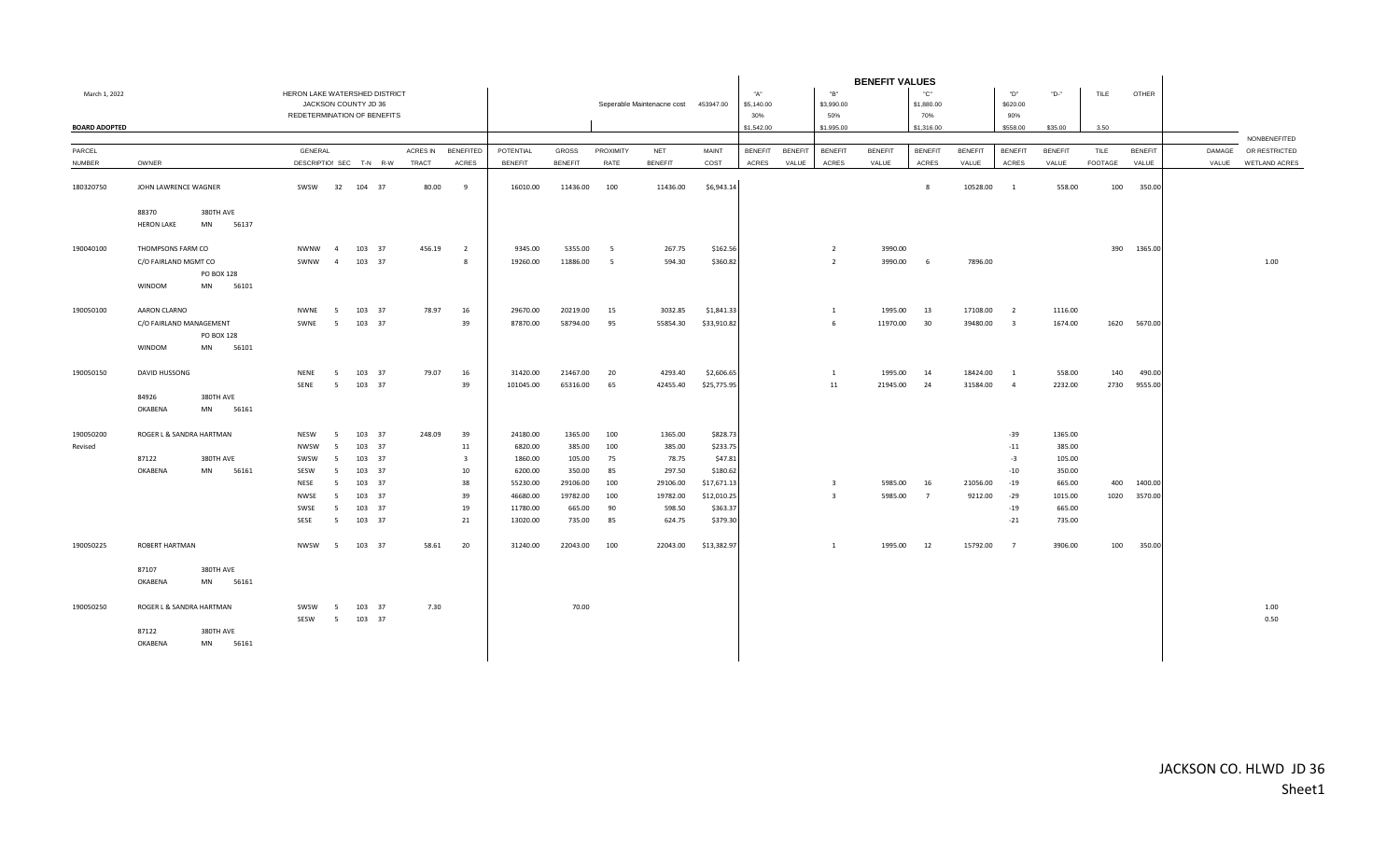|                         |                            |                                |                               |                |                         |          |                          |                | <b>BENEFIT VALUES</b> |           |                                      |             |                |                |                 |                |                         |                |                         |                         |                        |                |       |                                      |
|-------------------------|----------------------------|--------------------------------|-------------------------------|----------------|-------------------------|----------|--------------------------|----------------|-----------------------|-----------|--------------------------------------|-------------|----------------|----------------|-----------------|----------------|-------------------------|----------------|-------------------------|-------------------------|------------------------|----------------|-------|--------------------------------------|
| March 1, 2022           |                            |                                | HERON LAKE WATERSHED DISTRICT |                |                         |          |                          |                |                       |           |                                      |             | "A"            |                | "B"             |                | "C"                     |                | "D"                     | "D-"                    | TILE                   | <b>OTHER</b>   |       |                                      |
|                         |                            |                                |                               |                | JACKSON COUNTY JD 36    |          |                          |                |                       |           | Seperable Maintenacne cost 453947.00 |             | \$5,140.00     |                | \$3,990.00      |                | \$1,880.00              |                | \$620.00                |                         |                        |                |       |                                      |
|                         |                            |                                | REDETERMINATION OF BENEFITS   |                |                         |          |                          |                |                       |           |                                      |             | 30%            |                | 50%             |                | 70%                     |                | 90%                     |                         |                        |                |       |                                      |
| <b>BOARD ADOPTED</b>    |                            |                                |                               |                |                         |          |                          |                |                       |           |                                      |             | \$1,542.00     |                | \$1,995.00      |                | \$1,316.00              |                | \$558.00                | \$35.00                 | 3.50                   |                |       |                                      |
|                         |                            |                                | GENERAL                       |                |                         | ACRES IN | <b>BENEFITED</b>         | POTENTIAL      | <b>GROSS</b>          | PROXIMITY |                                      | MAINT       | <b>BENEFIT</b> | <b>BENEFIT</b> | <b>BENEFIT</b>  | <b>BENEFIT</b> | <b>BENEFIT</b>          | <b>BENEFIT</b> |                         |                         |                        | <b>BENEFIT</b> |       | NONBENEFITED<br>DAMAGE OR RESTRICTED |
| PARCEL<br><b>NUMBER</b> | OWNER                      |                                |                               |                | DESCRIPTIOI SEC T-N R-W | TRACT    | ACRES                    | <b>BENEFIT</b> | <b>BENEFIT</b>        | RATE      | <b>NET</b><br><b>BENEFIT</b>         | COST        | ACRES          | VALUE          | ACRES           | VALUE          | ACRES                   | VALUE          | <b>BENEFIT</b><br>ACRES | <b>BENEFIT</b><br>VALUE | TILE<br><b>FOOTAGE</b> | VALUE          | VALUE | <b>WETLAND ACRES</b>                 |
|                         |                            |                                |                               |                |                         |          |                          |                |                       |           |                                      |             |                |                |                 |                |                         |                |                         |                         |                        |                |       |                                      |
| 190050400               | CLARENCE & MARIE MADSEN    |                                | SWNW                          | 5 <sub>5</sub> | 103 37                  | 80.00    | 37                       | 91520.00       | 63497.00              | 100       | 63497.00                             | \$38,550.94 |                |                | $5\overline{5}$ | 9975.00        | 32                      | 42112.00       |                         |                         |                        | 3260 11410.00  |       |                                      |
|                         |                            |                                | SENW                          | 5              | 103 37                  |          | 39                       | 91580.00       | 60998.00              | 100       | 60998.00                             | \$37,033.72 |                |                | 6               | 11970.00       | 33                      | 43428.00       |                         |                         | 1600                   | 5600.00        |       |                                      |
|                         |                            | PO BOX 175                     |                               |                |                         |          |                          |                |                       |           |                                      |             |                |                |                 |                |                         |                |                         |                         |                        |                |       |                                      |
|                         | OKABENA                    | <b>MN</b><br>56161             |                               |                |                         |          |                          |                |                       |           |                                      |             |                |                |                 |                |                         |                |                         |                         |                        |                |       |                                      |
|                         |                            |                                |                               |                |                         |          |                          |                |                       |           |                                      |             |                |                |                 |                |                         |                |                         |                         |                        |                |       |                                      |
| 190050500               | C & M FARMS INC            |                                | <b>NENW</b>                   | 5              | 103 37                  | 77.64    | 30                       | 57540.00       | 39264.00              | 100       | 39264.00                             | \$23,838.35 |                |                | $\overline{z}$  | 3990.00        | 25                      | 32900.00       | $\overline{\mathbf{3}}$ | 1674.00                 | 200                    | 700.00         |       |                                      |
|                         |                            | C/O CLARENCE & MARIE MADSEN    | <b>NWNW</b>                   | $5^{\circ}$    | 103 37                  |          | 34                       | 69120.00       | 48588.00              | 100       | 48588.00                             | \$29,499.23 |                |                | $\overline{2}$  | 3990.00        | 29                      | 38164.00       | $\overline{\mathbf{3}}$ | 1674.00                 | 1360                   | 4760.00        |       | 2.00                                 |
|                         |                            | PO BOX 175                     |                               |                |                         |          |                          |                |                       |           |                                      |             |                |                |                 |                |                         |                |                         |                         |                        |                |       |                                      |
|                         | OKABENA                    | MN<br>56161                    |                               |                |                         |          |                          |                |                       |           |                                      |             |                |                |                 |                |                         |                |                         |                         |                        |                |       |                                      |
| 190060100               |                            | MORRIS & MARLEEN SOLETA TRUST  | <b>NENE</b>                   | 6              | 103 37                  | 7.70     | $\overline{\phantom{0}}$ | 3100.00        | 2790.00               | 95        | 2650.50                              | \$1,609.20  |                |                |                 |                |                         |                | 5                       | 2790.00                 |                        |                |       | 2.00                                 |
|                         | 87869                      | 380TH AVE                      |                               |                |                         |          |                          |                |                       |           |                                      |             |                |                |                 |                |                         |                |                         |                         |                        |                |       |                                      |
|                         | <b>HERON LAKE</b>          | MN<br>56137                    |                               |                |                         |          |                          |                |                       |           |                                      |             |                |                |                 |                |                         |                |                         |                         |                        |                |       |                                      |
| 190060150               |                            | DONALD J & RHONDA G STENZEL    | <b>NFNF</b>                   | 6              | 103 37                  | 70.38    | 27                       | 43200.00       | 27846.00              | 95        | 26453.70                             | \$16,060.84 |                |                |                 |                | 21                      | 27636.00       | $-6$                    | 210.00                  |                        |                |       |                                      |
|                         |                            |                                | NWNE                          | 6              | 103 37                  |          | 37                       | 67890.00       | 45528.00              | 85        | 38698.80                             | \$23,495.20 |                |                | $\overline{1}$  | 1995.00        | 33                      | 43428.00       | $-3$                    | 105.00                  |                        |                |       |                                      |
|                         | 36311                      | 850TH ST                       |                               |                |                         |          |                          |                |                       |           |                                      |             |                |                |                 |                |                         |                |                         |                         |                        |                |       |                                      |
|                         | OKABENA                    | 56161<br>MN                    |                               |                |                         |          |                          |                |                       |           |                                      |             |                |                |                 |                |                         |                |                         |                         |                        |                |       |                                      |
|                         |                            |                                |                               |                |                         |          |                          |                |                       |           |                                      |             |                |                |                 |                |                         |                |                         |                         |                        |                |       |                                      |
| 190060200               |                            | DONALD J & RHONDA G STENZEL    | SWNE                          | 6              | 103 37                  | 80.00    | 40                       | 79595.00       | 54173.00              | 100       | 54173.00                             | \$32,890.06 |                |                | $\overline{2}$  | 3990.00        | 38                      | 50008.00       |                         |                         | 50                     | 175.00         |       |                                      |
|                         | 36311                      | 850TH ST                       | SENE                          | 6              | 103 37                  |          | 38                       | 81400.00       | 57106.00              | 100       | 57106.00                             | \$34,670.77 |                |                | $\overline{2}$  | 3990.00        | 36                      | 47376.00       |                         |                         | 1640                   | 5740.00        |       |                                      |
|                         | OKABENA                    | MN<br>56161                    |                               |                |                         |          |                          |                |                       |           |                                      |             |                |                |                 |                |                         |                |                         |                         |                        |                |       |                                      |
|                         |                            |                                |                               |                |                         |          |                          |                |                       |           |                                      |             |                |                |                 |                |                         |                |                         |                         |                        |                |       |                                      |
| 190060300               | ROBERT HARTMAN             |                                | NESE                          | - 6            | 103 37                  | 149.07   | 29                       | 50505.00       | 35228.00              | 100       | 35228.00                             | \$21,387.98 |                |                | <sup>1</sup>    | 1995.00        | 23                      | 30268.00       | $5^{\circ}$             | 2790.00                 | 50                     | 175.00         |       |                                      |
|                         |                            |                                | NWSE                          | 6              | 103 37                  |          | 12                       | 25115.00       | 19351.00              | 100       | 19351.00                             | \$11,748.57 |                |                |                 |                | 10                      | 13160.00       | $\overline{2}$          | 1116.00                 | 1450                   | 5075.00        |       |                                      |
|                         | 87107                      | 380TH AVE                      |                               |                |                         |          |                          |                |                       |           |                                      |             |                |                |                 |                |                         |                |                         |                         |                        |                |       |                                      |
|                         | OKABENA                    | MN<br>56161                    |                               |                |                         |          |                          |                |                       |           |                                      |             |                |                |                 |                |                         |                |                         |                         |                        |                |       |                                      |
| 190060400               | KATHLEEN LUECK             |                                | NESW                          | 6              | 103 37                  | 154.28   | $\overline{4}$           | 8185.00        | 6431.00               | 100       | 6431.00                              | \$3,904.45  |                |                |                 |                | $\overline{\mathbf{3}}$ | 3948.00        | $\overline{1}$          | 558.00                  |                        | 550 1925.00    |       |                                      |
|                         | 37468                      | 870TH ST                       |                               |                |                         |          |                          |                |                       |           |                                      |             |                |                |                 |                |                         |                |                         |                         |                        |                |       |                                      |
|                         | OKABENA                    | MN<br>56161                    |                               |                |                         |          |                          |                |                       |           |                                      |             |                |                |                 |                |                         |                |                         |                         |                        |                |       |                                      |
|                         |                            |                                |                               |                |                         |          |                          |                |                       |           |                                      |             |                |                |                 |                |                         |                |                         |                         |                        |                |       |                                      |
| 190060500               | <b>TYLER GADE</b>          |                                | <b>NENW</b>                   | 6              | 103 37                  | 5.33     | $\overline{1}$           | 620.00         | 558.00                | 70        | 390.60                               | \$237.14    |                |                |                 |                |                         |                | <sup>1</sup>            | 558.00                  |                        |                |       |                                      |
|                         | 37503<br><b>HERON LAKE</b> | 880TH ST<br>MN<br>56137        |                               |                |                         |          |                          |                |                       |           |                                      |             |                |                |                 |                |                         |                |                         |                         |                        |                |       |                                      |
| 190060525               |                            | MICHAEL L & LINDA M GADE TRUST | <b>NENW</b>                   | - 6            | 103 37                  | 76.63    | 23                       | 44090.00       | 29666.00              | 75        | 22249.50                             | \$13,508.34 |                |                | $\overline{1}$  | 1995.00        | 21                      | 27636.00       | $-1$                    | 35.00                   |                        |                |       |                                      |
|                         |                            |                                | SENW                          | 6              | 103 37                  |          | 34                       | 64945.00       | 44840.00              | 100       | 44840.00                             | \$27,223.71 |                |                | $\mathbf{1}$    | 1995.00        | 32                      | 42112.00       | $\mathbf{1}$            | 558.00                  | 50                     | 175.00         |       |                                      |
|                         | 304                        | 12TH ST N                      |                               |                |                         |          |                          |                |                       |           |                                      |             |                |                |                 |                |                         |                |                         |                         |                        |                |       |                                      |
|                         | <b>COLD SPRING</b>         | MN<br>56320                    |                               |                |                         |          |                          |                |                       |           |                                      |             |                |                |                 |                |                         |                |                         |                         |                        |                |       |                                      |

53 466 -122

JACKSON CO. HLWD JD 36 Sheet2